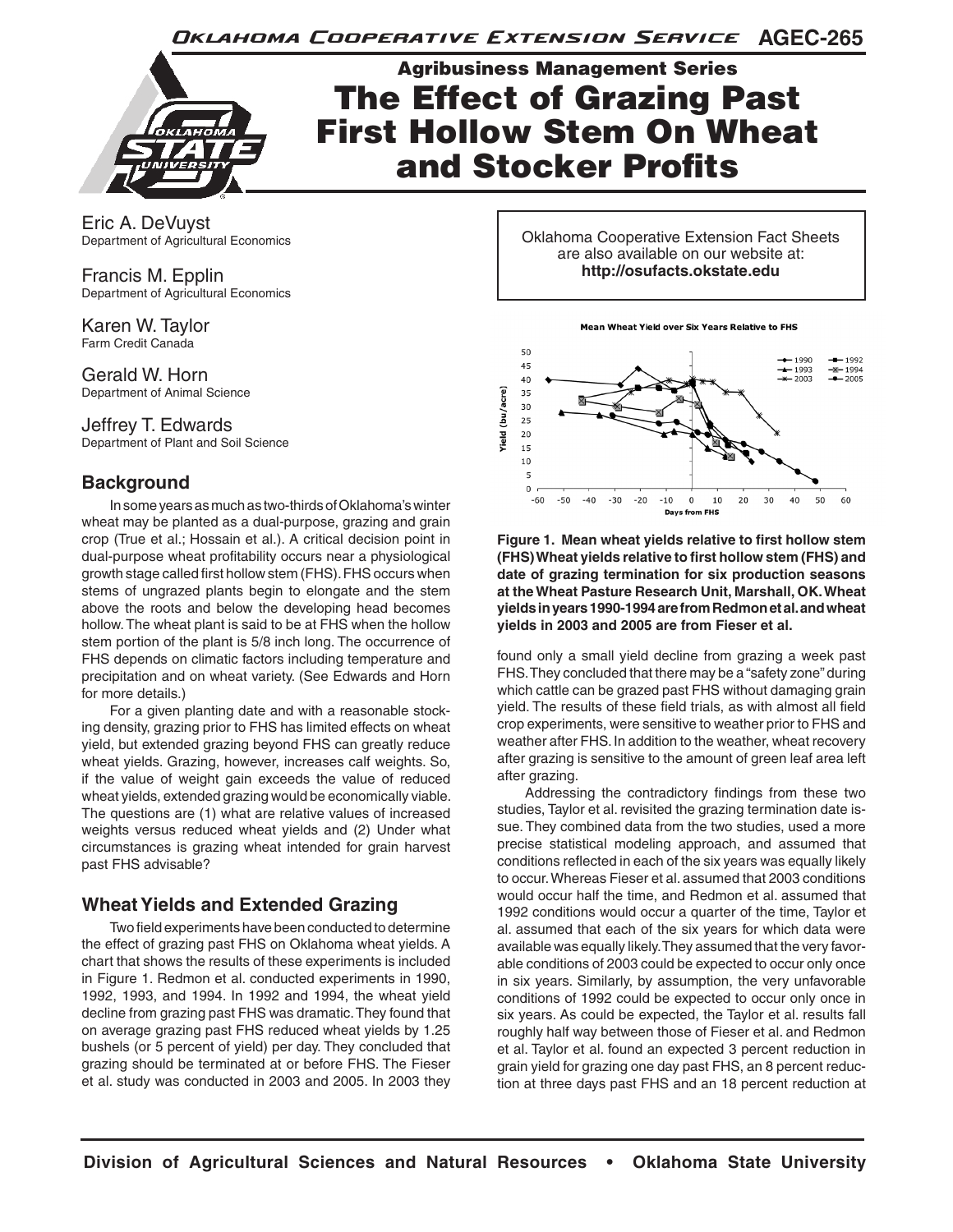**Table 1. Estimated percent reduction in wheat grain yield from extended grazing.**

| Days Past<br><b>FHS</b> | Feiser et al.<br>data | Redmon et al.<br>data | Combined<br>data |
|-------------------------|-----------------------|-----------------------|------------------|
| 0                       |                       |                       |                  |
| 1                       | $1\%$                 | 5%                    | 3%               |
| 2                       | 2%                    | 10%                   | 5%               |
| 3                       | 3%                    | 15%                   | 8%               |
| 4                       | 3%                    | 20%                   | 11%              |
| 5                       | 4%                    | 24%                   | 13%              |
| 6                       | 5%                    | 29%                   | 15%              |
| 7                       | 6%                    | 33%                   | 18%              |
| 8                       | 7%                    | 37%                   | 20%              |
| 9                       | 8%                    | 41%                   | 22%              |
| 10                      | 9%                    | 45%                   | 25%              |
| 11                      | 11%                   | 48%                   | 27%              |
| 12                      | 12%                   | 52%                   | 29%              |
| 13                      | 13%                   | 55%                   | 31%              |
| 14                      | 14%                   | 58%                   | 33%              |

Source: Adapted from Taylor et al.

seven days past FHS. Table 1 shows the expected percent reduction in wheat yield from extended grazing from each of the three studies.

#### **Economics of Extended Grazing**

Table 2 shows the impact, based on the Taylor et al. estimates, of extended grazing on wheat grain returns, feeder cattle returns, and total returns. ADG is set at 3 lb/day (Fieser et al. reported an ADG of 3.5 pounds in 2003 and 3.3 pounds in 2005. Redmon et al. estimated an ADG of 2.43 pounds.). Wheat grain yield is set at 35 bu/ac, stocking rate is 0.64 hd/ ac (1.6 ac/hd), wheat price is \$7.80/bu, calf price is \$124/cwt and wheat pasture rental rate is \$0.50 per pound of gain.The Redmon et al. data show the worst case scenario. Even a single day of extended grazing reduces profit. The combined data show a similar, although less pessimistic, result.

Although not shown in Table 2, there is an additional adverse effect due to calf prices. Both seasonal trends and

price slide reduce expected returns from extended grazing. Seasonally, prices for heavier weight cattle (700+ pounds) tend to decline from February through March. The effect is typically \$8 to \$10 per cwt for 700+ pound feeder calves.

For most expected weather and price conditions, extending grazing beyond FHS for wheat intended for grain harvest is not likely to generate more net income than terminating grazing at FHS. If an additional day of grazing adds 3 lbs to calves and calf price is \$124/cwt with a \$6 slide, stocking rate is 0.64 head per acre and wheat pasture rental rate is \$0.50 per pound of gain, added calf returns are only about \$0.61 per acre. That translates into a breakeven yield loss of 0.08 bu/acre at \$7.80/bu for wheat. Any wheat grain yield loss greater than 0.08 bu/acre/day will reduce profit given these prices, ADG, and stocking rate.

Table 3 provides a worksheet to determine if extended grazing is advisable for your situation. A computerized decision aid is also available to assist producers with economic evaluation of extended grazing. A free copy of the program is available at: http://agecon.okstate.edu/faculty/publications/3443.xlsm

#### **References**

- Edwards, J. and G. Horn. "First Hollow Stem: A Critical Wheat Growth Stage for Dual-purpose Producers," Oklahoma State University, Oklahoma Cooperative Extension Service Fact sheet PSS-2147, 2010.
- Fieser, B.G., G.W. Horn, J.T. Edwards, and E.G. Krenzer, Jr. "Timing of Grazing Termination in Dual-Purpose Winter Wheat Enterprises." The Professional Animal Scientist 22(2006):210-216.
- Hossain, I., F.M. Epplin, G.W. Horn, and E.G. Krenzer Jr. "Wheat Production and Management Practices Used by Oklahoma Grain and Livestock Producers." Oklahoma State University Agricultural Experiment Station. Bull. No. B-818, 2004.
- Redmon, L.A., E.G. Krenzer Jr., D.J. Bernardo, and G.W. Horn. "Effect of Wheat Morphological Stage at Grazing Termination on Economic Return." Agronomy Journal 88(1996):94-97.
- Taylor, K.W., F.M. Epplin, B.W. Brorsen, B.G. Fieser, and G.W. Horn. "Optimal Grazing Termination Date for Dual-Purpose Winter Wheat Production," Journal of Agricultural and Applied Economics 42(2010): 87-103.
- True, R., F. Epplin, E. Krenzer, Jr., and G.W. Horn. "A Survey of Wheat Production and Wheat Forage Use Practices in Oklahoma." Oklahoma State University Agricultural Experiment Station. Bull. No. B-815, 2001.

| Grazing<br><b>Termination Date</b> | Change in<br>cattle returns<br>$(\$/hd)$ | Change in<br>cattle returns<br>( <i>\$/ac</i> ) | Change in<br>wheat yield<br>(bu/ac) | Change in<br>wheat return<br>(\$/ac) | Change in<br>total return<br>( <i>\$/ac</i> ) |
|------------------------------------|------------------------------------------|-------------------------------------------------|-------------------------------------|--------------------------------------|-----------------------------------------------|
| 1 dav after FHS                    |                                          |                                                 |                                     |                                      |                                               |
| Fieser et al.                      | \$0.95                                   | \$0.61                                          | $-0.35$                             | $-$2.73$                             | $-$ \$2.12                                    |
| Redmon et al.                      | \$0.95                                   | \$0.61                                          | $-1.75$                             | $-$13.65$                            | $-$13.04$                                     |
| Combined data                      | \$0.95                                   | \$0.61                                          | $-1.05$                             | $-$8.19$                             | $-$7.58$                                      |
| 7 davs after FHS                   |                                          |                                                 |                                     |                                      |                                               |
| Fieser et al.                      | \$6.46                                   | \$4.13                                          | $-2.10$                             | $-$16.38$                            | $-$12.25$                                     |
| Redmon et al.                      | \$6.46                                   | \$4.13                                          | $-11.55$                            | $-$90.09$                            | $-$75.96$                                     |
| Combined data                      | \$6.46                                   | \$4.13                                          | $-6.30$                             | $-$49.14$                            | $-$45.01$                                     |

**Table 2. Effect of extended grazing on cattle return, wheat grain return and total returns.**

Note: Assumes a 35 bu/ac wheat grain yield, a stocking rate of 0.64 hd/ac, average daily gain = 3.0 lb, wheat price = \$7.80/bu, calf price of \$124/cwt, a \$6 slide and wheat pasture lease rate of \$0.50 per lb of gain. Adapted from Taylor et al.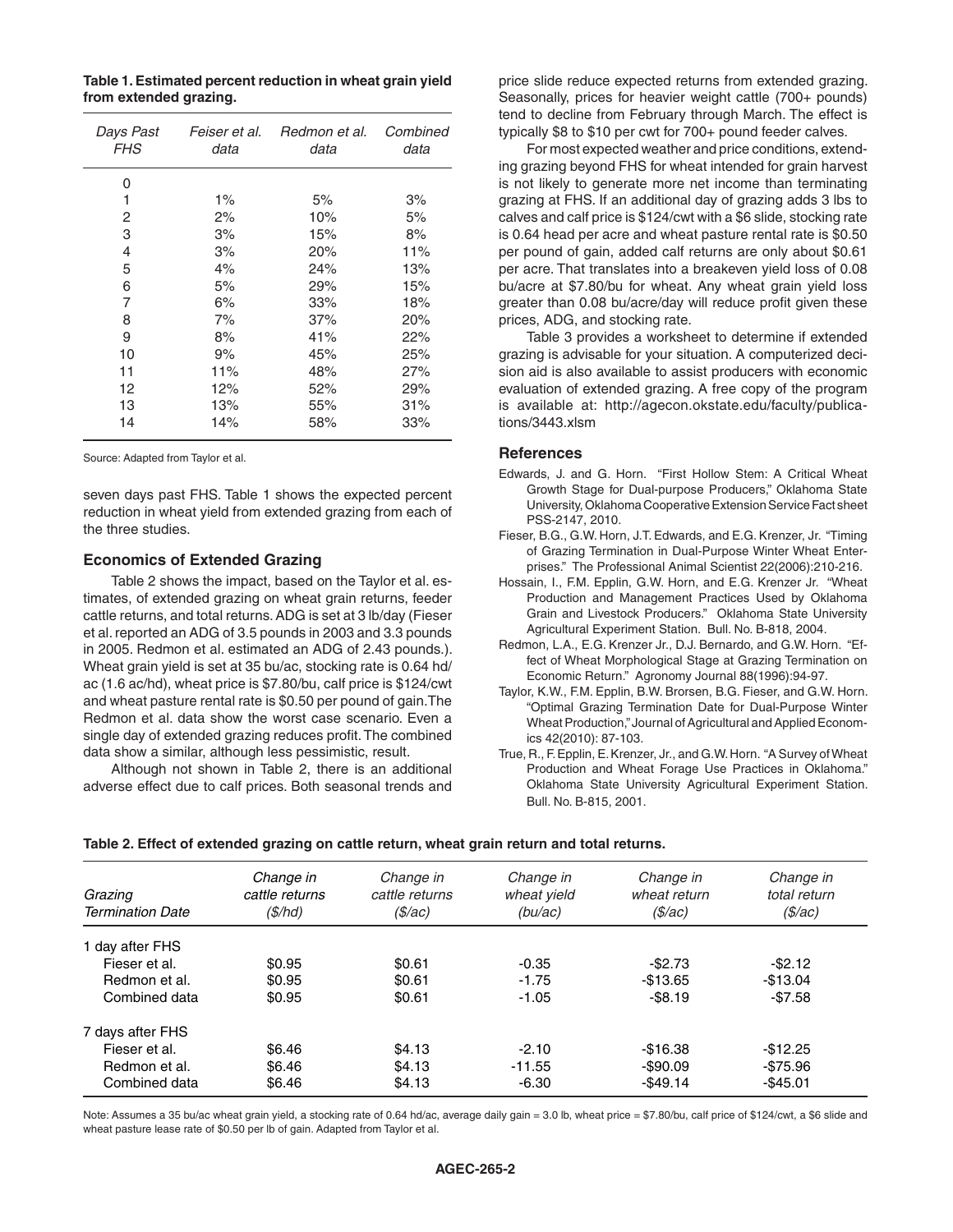| Weight at FHS<br>(Ib)                   | $\times$ Sale price<br>(\$/lb)                         | $=$ Calf revenue<br>(\$/hd)                                                                                                                                                                                                                 |         |
|-----------------------------------------|--------------------------------------------------------|---------------------------------------------------------------------------------------------------------------------------------------------------------------------------------------------------------------------------------------------|---------|
| Weight after extended<br>grazing (lb)   | $\times$<br>$\times$ Sale price<br>(\$/lb)             | $=$<br>$=$ Calf revenue<br>(\$/hd)                                                                                                                                                                                                          | (a)     |
| <u> 1989 - Johann Barbara, martin a</u> | $\times$                                               | the contract of the contract of the contract of the contract of the contract of                                                                                                                                                             | (b)     |
| Change in calf revenue                  | (\$/hd)                                                | $(a-b)$                                                                                                                                                                                                                                     | (c)     |
| Rental rate<br>(\$/lb of gain)          | $\times$ Pounds gained during<br>extended grazing (lb) | = Rent paid extended<br>grazing (\$/hd)                                                                                                                                                                                                     |         |
| the company of the company of the       | $\times$<br><u> 1989 - Johann Barbara, martin a</u>    | $=$<br><u> 1989 - Johann Harry Harry Harry Harry Harry Harry Harry Harry Harry Harry Harry Harry Harry Harry Harry Harry Harry Harry Harry Harry Harry Harry Harry Harry Harry Harry Harry Harry Harry Harry Harry Harry Harry Harry Ha</u> | (d)     |
| Net change in calf<br>revenue           | (\$/hd)                                                | $(c-d)$                                                                                                                                                                                                                                     | (e)     |
| Stock rate                              | (hd/ac)                                                | <u> 1989 - Johann John Harry Harry Harry Harry Harry Harry Harry Harry Harry Harry Harry Harry Harry Harry Harry Harry Harry Harry Harry Harry Harry Harry Harry Harry Harry Harry Harry Harry Harry Harry Harry Harry Harry Har</u>        | (f)     |
| Net change in calf revenue              | (\$/ac)                                                | $(e \times f)$                                                                                                                                                                                                                              | (g)     |
| Reduced wheat yield<br>(bu/ac)          | $\times$ Wheat price<br>(\$/bu)                        | Change in wheat<br>revenue (\$/ac)                                                                                                                                                                                                          |         |
|                                         | $\times$                                               | $=$                                                                                                                                                                                                                                         | (h)     |
| Change in net return                    | (\$/ac)                                                |                                                                                                                                                                                                                                             | $(g-h)$ |

**Table 3. Extended grazing worksheet to determine the expected change in net return from grazing past First Hollow Stem (FHS).**

For more information contact:

Eric DeVuyst Oklahoma State University 530 Ag. Hall Stillwater, OK 74078-6026 405-744-6166 eric.devuyst@okstate.edu.